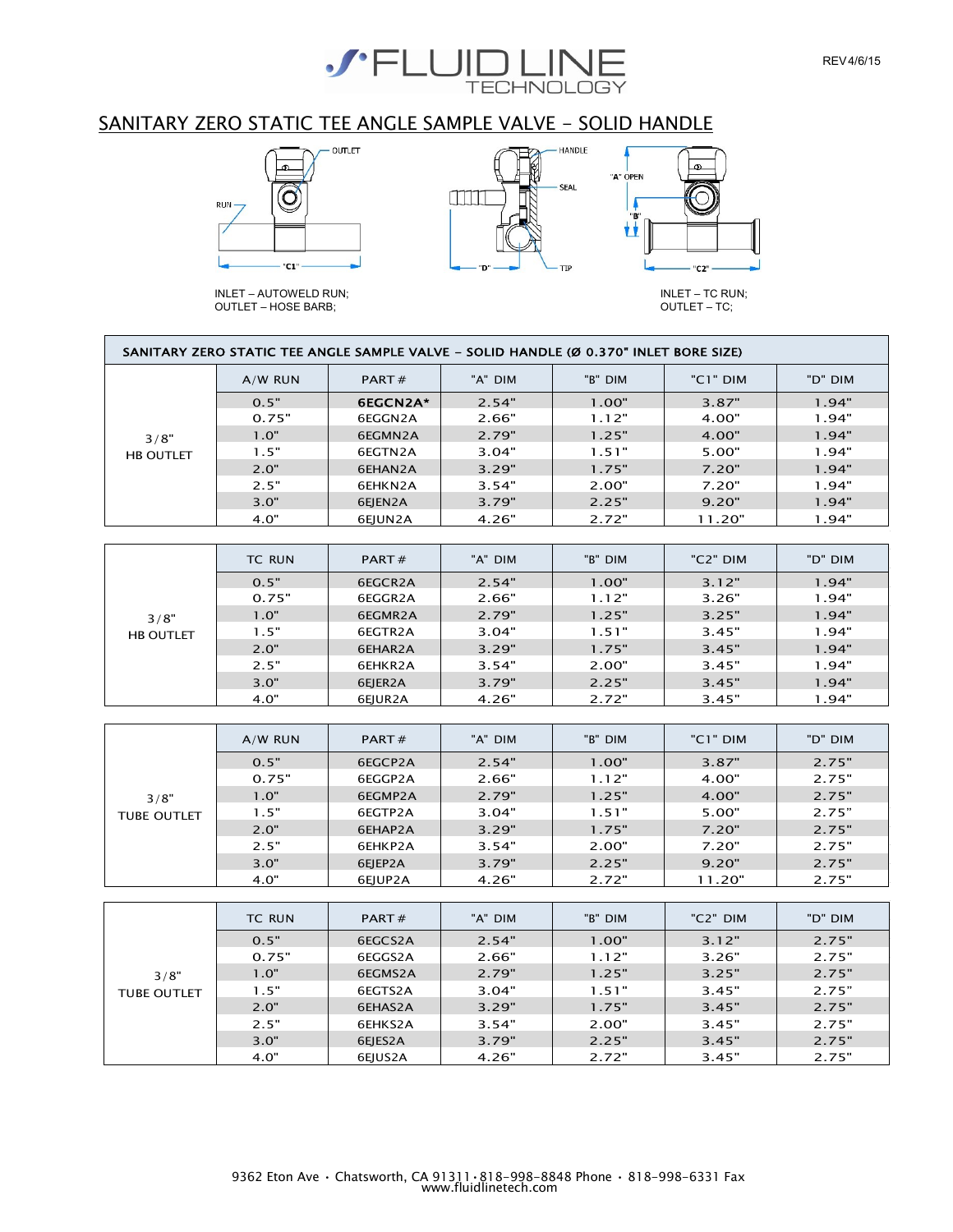# **SPELUID LINE**

# SANITARY ZERO STATIC TEE ANGLE SAMPLE VALVE - SOLID HANDLE

|                    | SANITARY ZERO STATIC TEE ANGLE SAMPLE VALVE - SOLID HANDLE (Ø 0.370" INLET BORE SIZE) |         |         |         |          |         |
|--------------------|---------------------------------------------------------------------------------------|---------|---------|---------|----------|---------|
|                    | $A/W$ RUN                                                                             | PART#   | "A" DIM | "B" DIM | "C1" DIM | "D" DIM |
|                    | 0.5"                                                                                  | 6EBUN2A | 2.54"   | 0.98"   | 3.87"    | 1.94"   |
|                    | 0.75"                                                                                 | 6EGHN2A | 2.66"   | 1.10"   | 4.00"    | 1.94"   |
| 1/2"               | 1.0"                                                                                  | 6EGNN2A | 2.79"   | 1.23"   | 4.00"    | 1.94"   |
| HB OUTLET          | 1.5"                                                                                  | 6EGUN2A | 3.04"   | 1.49"   | 5.00"    | 1.94"   |
|                    | 2.0"                                                                                  | 6EHBN2A | 3.29"   | 1.73"   | 7.20"    | 1.94"   |
|                    | 2.5"                                                                                  | 6EHLN2A | 3.54"   | 1.98"   | 7.20"    | 1.94"   |
|                    | 3.0"                                                                                  | 6EJFN2A | 3.79"   | 2.23"   | 9.20"    | 1.94"   |
|                    | 4.0"                                                                                  | 6EJVN2A | 4.26"   | 2.70"   | 11.20"   | 1.94"   |
|                    |                                                                                       |         |         |         |          |         |
|                    | <b>TC RUN</b>                                                                         | PART#   | "A" DIM | "B" DIM | "C2" DIM | "D" DIM |
|                    | 0.5"                                                                                  | 6EBUS2A | 2.54"   | 0.97"   | 3.12"    | 2.75"   |
|                    | 0.75"                                                                                 | 6EGHS2A | 2.66"   | 1.09"   | 3.26"    | 2.75"   |
| 1/2"               | 1.0"                                                                                  | 6EGNS2A | 2.79"   | 1.22"   | 3.25"    | 2.75"   |
| <b>TUBE OUTLET</b> | 1.5"                                                                                  | 6EGUS2A | 3.04"   | 1.48"   | 3.45"    | 2.75"   |
|                    | 2.0"                                                                                  | 6EHBS2A | 3.29"   | 1.72"   | 3.45"    | 2.75"   |
|                    | 2.5"                                                                                  | 6EHLS2A | 3.54"   | 1.97"   | 3.45"    | 2.75"   |
|                    | 3.0"                                                                                  | 6EJFS2A | 3.79"   | 2.22"   | 3.45"    | 2.75"   |
|                    | 4.0"                                                                                  | 6EJVS2A | 4.26"   | 2.69"   | 3.45"    | 2.75"   |
|                    | $A/W$ RUN                                                                             | PART#   | "A" DIM | "B" DIM | "C1" DIM | "D" DIM |
|                    |                                                                                       |         |         |         |          |         |
|                    | 0.5"                                                                                  | 6EBUP2A | 2.54"   | 0.97"   | 3.87     | 2.75"   |
|                    | 0.75"                                                                                 | 6EGHP2A | 2.66"   | 1.09"   | 4.00     | 2.75"   |
| 1/2"               | 1.0"                                                                                  | 6EGNP2A | 2.79"   | 1.22"   | 4.00     | 2.75"   |
| <b>TUBE OUTLET</b> | 1.5"                                                                                  | 6EGUP2A | 3.04"   | 1.48"   | 5.00     | 2.75"   |
|                    | 2.0"                                                                                  | 6EHBP2A | 3.29"   | 1.72"   | 7.20     | 2.75"   |
|                    | 2.5"                                                                                  | 6EHLP2A | 3.54"   | 1.97"   | 7.20     | 2.75"   |
|                    | 3.0"                                                                                  | 6EJFP2A | 3.79"   | 2.22"   | 9.20     | 2.75"   |
|                    | 4.0"                                                                                  | 6EJVP2A | 4.26"   | 2.69"   | 11.20"   | 2.75"   |
|                    |                                                                                       |         |         |         |          |         |
|                    | <b>TC RUN</b>                                                                         | PART#   | "A" DIM | "B" DIM | "C2" DIM | "D" DIM |
|                    | 0.5"                                                                                  | 6EBUR2A | 2.54"   | 0.98"   | 3.12     | 1.94"   |
|                    | 0.75"                                                                                 | 6EGHR2A | 2.66"   | 1.10"   | 3.26     | 1.94"   |
| 1/2"               | 1.0"                                                                                  | 6EGNR2A | 2.79"   | 1.23"   | 3.25     | 1.94"   |
| HB OUTLET          | 1.5"                                                                                  | 6EGUR2A | 3.04"   | 1.49"   | 3.45     | 1.94"   |
|                    | 2.0"                                                                                  | 6EHBR2A | 3.29"   | 1.73"   | 3.45     | 1.94"   |
|                    | 2.5"                                                                                  | 6EHLR2A | 3.54"   | 1.98"   | 3.45     | 1.94"   |
|                    | 3.0"                                                                                  | 6EJFR2A | 3.79"   | 2.23"   | 3.45     | 1.94"   |
|                    | 4.0"                                                                                  | 6EJVR2A | 4.26"   | 2.70"   | 3.45     | 1.94"   |
|                    |                                                                                       |         |         |         |          |         |
|                    | AW RUN                                                                                | PART#   | "A" DIM | "B" DIM | "C1" DIM | "D" DIM |
|                    | 0.5"                                                                                  | 6EBUQ2A | 2.54"   | 0.97"   | 3.87"    | 2.75"   |
|                    | 0.75"                                                                                 | 6EGHQ2A | 2.66"   | 1.09"   | 4.00"    | 2.75"   |
| $1/2$ "            | 1.0"                                                                                  | 6EGNQ2A | 2.79"   | 1.22"   | 4.00"    | 2.75"   |
| TC OUTLET          | 1.5"                                                                                  | 6EGUQ2A | 3.04"   | 1.48"   | 5.00"    | 2.75"   |
|                    | 2.0"                                                                                  | 6EHBQ2A | 3.29"   | 1.72"   | 7.20"    | 2.75"   |
|                    | 2.5"                                                                                  | 6EHLQ2A | 3.54"   | 1.97"   | 7.20"    | 2.75"   |
|                    | 3.0"                                                                                  | 6EJFQ2A | 3.79"   | 2.22"   | 9.20"    | 2.75"   |
|                    | 4.0"                                                                                  | 6EJVQ2A | 4.26"   | 2.69"   | 11.20"   | 2.75"   |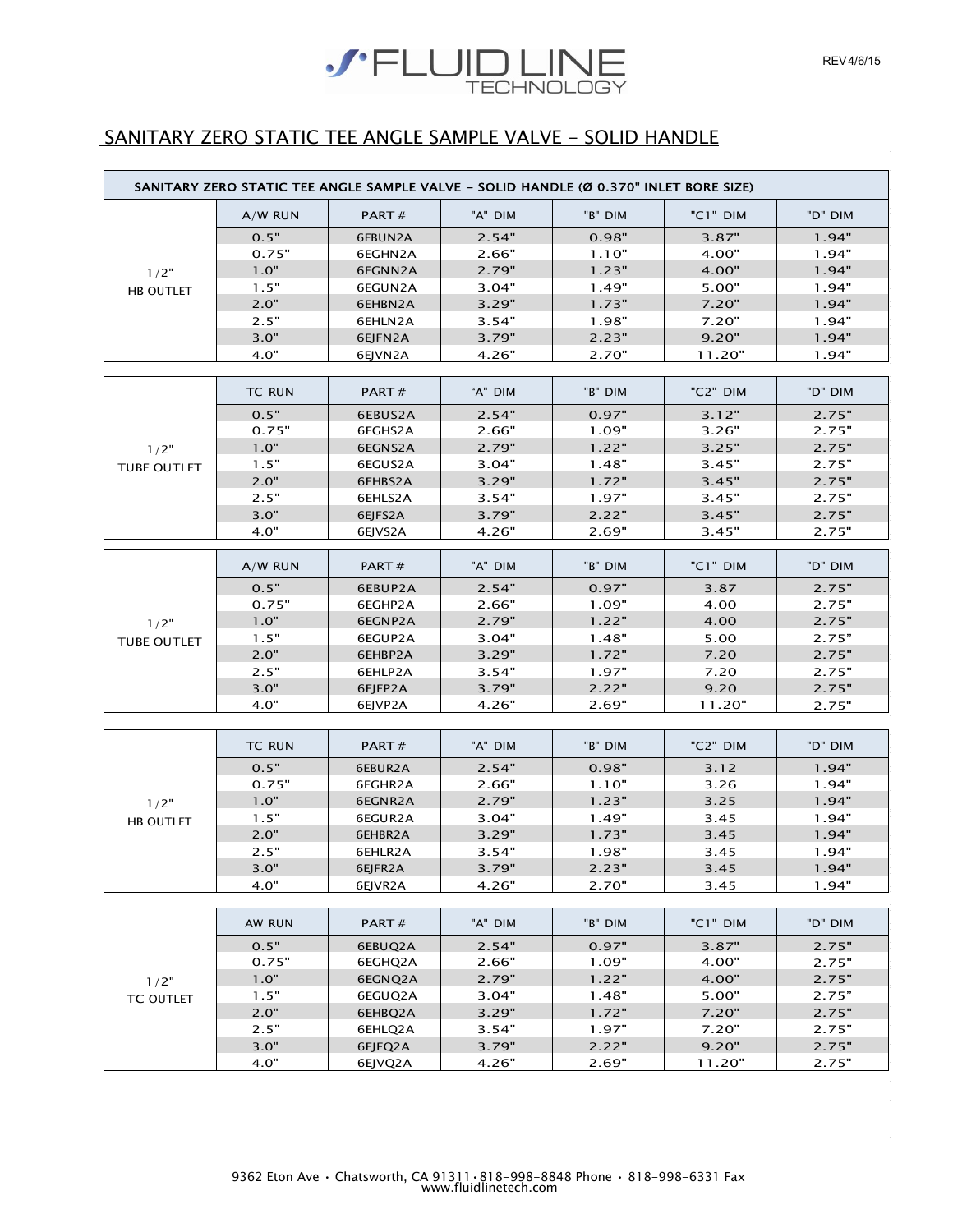

# SANITARY ZERO STATIC TEE ANGLE SAMPLE VALVE - SOLID HANDLE

|                  | SAMPLE VALVE-ZERO STATIC TEE ANGLE-SOLID HANDLE (Ø 0.370" INLET BORE SIZE) |          |         |         |          |         |
|------------------|----------------------------------------------------------------------------|----------|---------|---------|----------|---------|
|                  | <b>TC RUN</b>                                                              | PART $#$ | "A" DIM | "B" DIM | "C2" DIM | "D" DIM |
|                  | 0.5"                                                                       | 6EBUT2A  | 2.54"   | 0.97"   | 3.12"    | 2.75"   |
|                  | 0.75"                                                                      | 6EGHT2A  | 2.66"   | 1.09"   | 3.26"    | 2.75"   |
| 1/2"             | 1.0"                                                                       | 6EGNT2A  | 2.79"   | 1.22"   | 3.25"    | 2.75"   |
| <b>TC OUTLET</b> | 1.5"                                                                       | 6EGUT2A  | 3.04"   | 1.48"   | 3.45"    | 2.75"   |
|                  | 2.0"                                                                       | 6EHBT2A  | 3.29"   | 1.72"   | 3.45"    | 2.75"   |
|                  | 2.5"                                                                       | 6EHLT2A  | 3.54"   | 1.97"   | 3.45"    | 2.75"   |
|                  | 3.0"                                                                       | 6EJFT2A  | 3.79"   | 2.22"   | 3.45"    | 2.75"   |
|                  | 4.0"                                                                       | 6EJVT2A  | 4.26"   | 2.69"   | 3.45"    | 2.75"   |

# SANITARY ZERO STATIC TEE ANGLE SAMPLE VALVE - SOLID HANDLE CONFIGURATION

EXAMPLE: PART# 6EGCN2A\* - 3/8" HB OUTLET X 0.5" AUTOWELD RUN INLET ZERO STATIC TEE ANGLE SAMPLE VALVE



Custom end connections available on request. Please contact a sales representative.

VITON® is a registered trademark of DuPont Performance Elastomers. KALTRAZ® is a registered trademark of Advant O Seal.